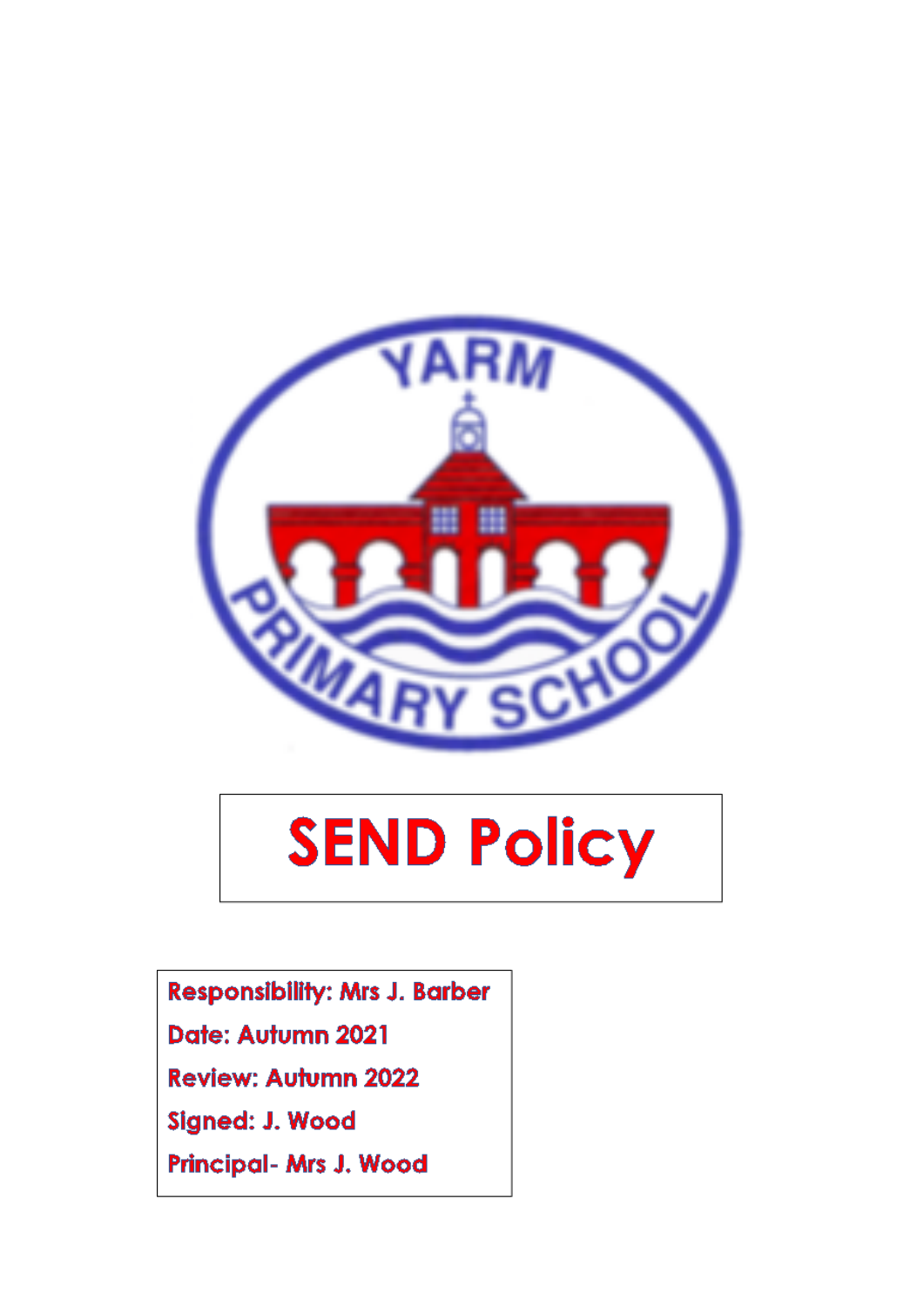## **Dream, Believe and Achieve regardless of potential barriers!**

At Yarm Primary Academy we are proud to provide a safe, stimulating, and inclusive learning environment where every member of our community is valued and respected. Every teacher is a teacher of every child including those with SEN**D**. Our broad, balanced, creative, and sometimes personalised curriculum and enrichment activities provide opportunities for everyone to achieve and succeed. We celebrate our achievements, gifts, and cultural diversity, irrespective of individual differences within the protected categories of the Equality Act of 2010.

Together we take pride in making a positive contribution to our school and the wider community.

Contents:

- Mission Statement
- Statutory Guidance
- Section 1. Aims and objectives
- Section 2. Responsibility for the coordination of SEN provision
- Section 3. Arrangements for coordinating SEN provision
- Section 4. Admission arrangements
- Section 5. Specialist SEN provision
- Section 6. Facilities for pupils with SEN
- Section 7. Allocation of resources for pupils with SEN
- Section 8. Identification of pupils' needs
- Section 9. SEN Support/Managing Pupils Needs on the SEN register
- Section 10. Referral for an Education, Health and Care Plan
- Section 11. Access to the curriculum, information, and associated services
- Section 12. Evaluating the success of provision
- Section 13. Complaints procedure
- Section 14. In service training (CPD)
- Section 15. Working in partnership with parents
- Section 16. Links with other schools
- Section 17. Links with other agencies and voluntary organisations
- Section 18. Supporting children with medical conditions
- Section 19. Bullying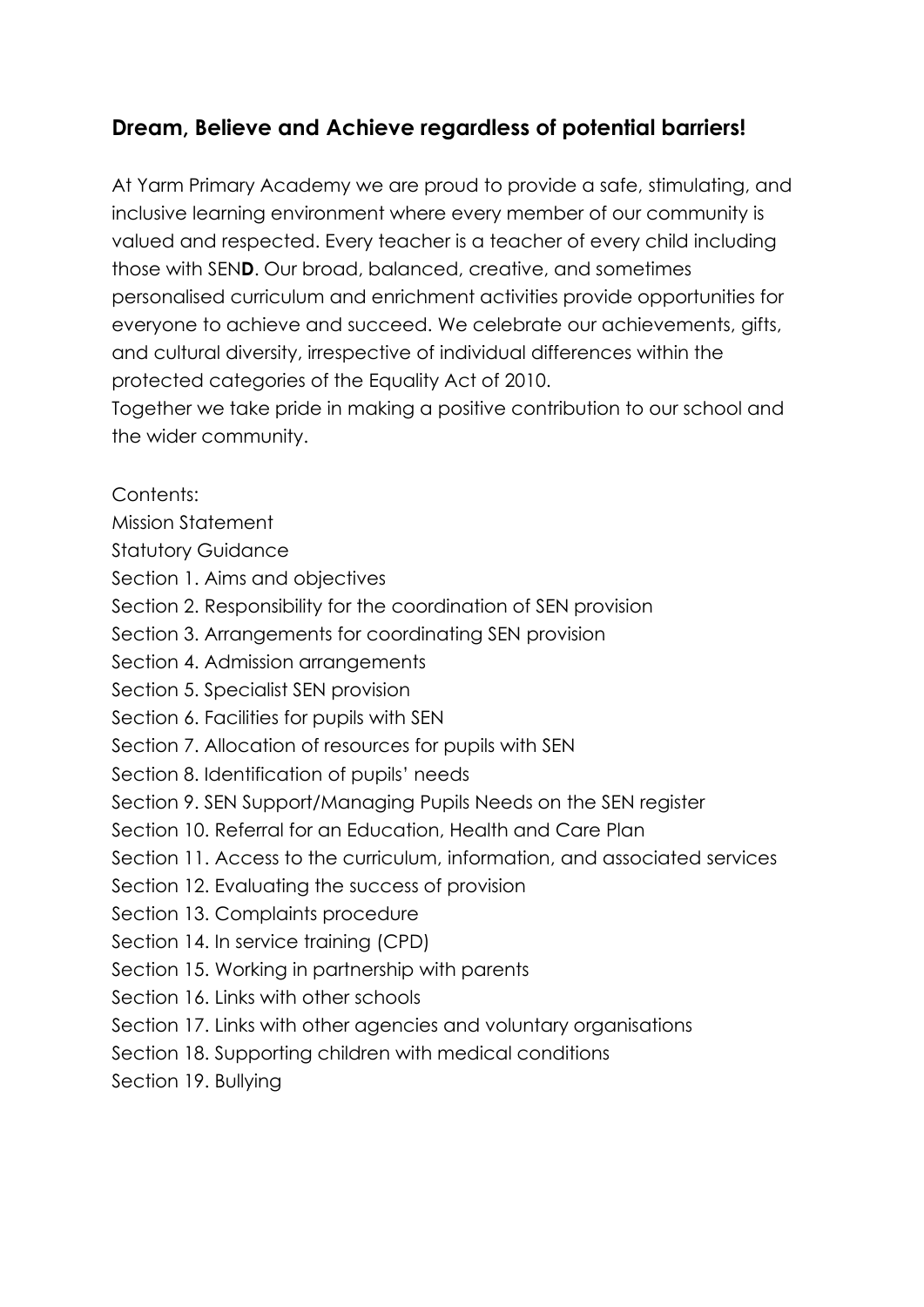## **Yarm Primary School's Systems and Processes**

Definitions of special educational needs (SEN) taken from section 20 of the Children and Families Act 2014.

A child or young person has SEN if they have a learning difficulty or disability which calls for special educational provision to be made for them. A child of compulsory school age or a young person has a learning difficulty or disability if they:

a) *Have a significantly greater difficulty in learning than the majority of others of the same age.*

Or

b) *Have a disability which prevents or hinders them from making use of educational facilities of a kind generally provided for others of the same age in mainstream schools or mainstream post-16 institutions.*

A child under compulsory school age has special educational needs if they fall within the definition at (a) or (b) above or would do so if special educational provision was not made for them.

Children must not be regarded as having a learning difficulty solely because the language or form of language of their home is different from the language in which they will be taught.

The government has recently reformed the way in which provision and support is made for children and young people with special educational needs and/or disabilities in England. New legislation (The Children and Families Act 2014) came into force from the 1st September 2014. A new SEN Code of Practice also accompanies this legislation.

More details about the reforms and the SEN Code of Practice can be found on the Department for Education's website:

www.education.gov.uk/schools/pupilsupport/sen

This policy has been updated in line with the SEND (Special Educational Needs and Disabilities) Code of Practice and 0-25 guidance through a collaborative network including all stakeholders.

One significant change arising from the reforms is that Statements of Special Educational Needs, for those children with the most complex needs, have now been replaced with a new Education, Health and Care (EHC) Plan. The SEND Local Offer is a resource, which is designed to support children and young people with special educational needs and/or disabilities and their families. It describes the services and provision that are available to families within the local authority whether they have an Education, Health and Care Plan or experience some form of special educational need.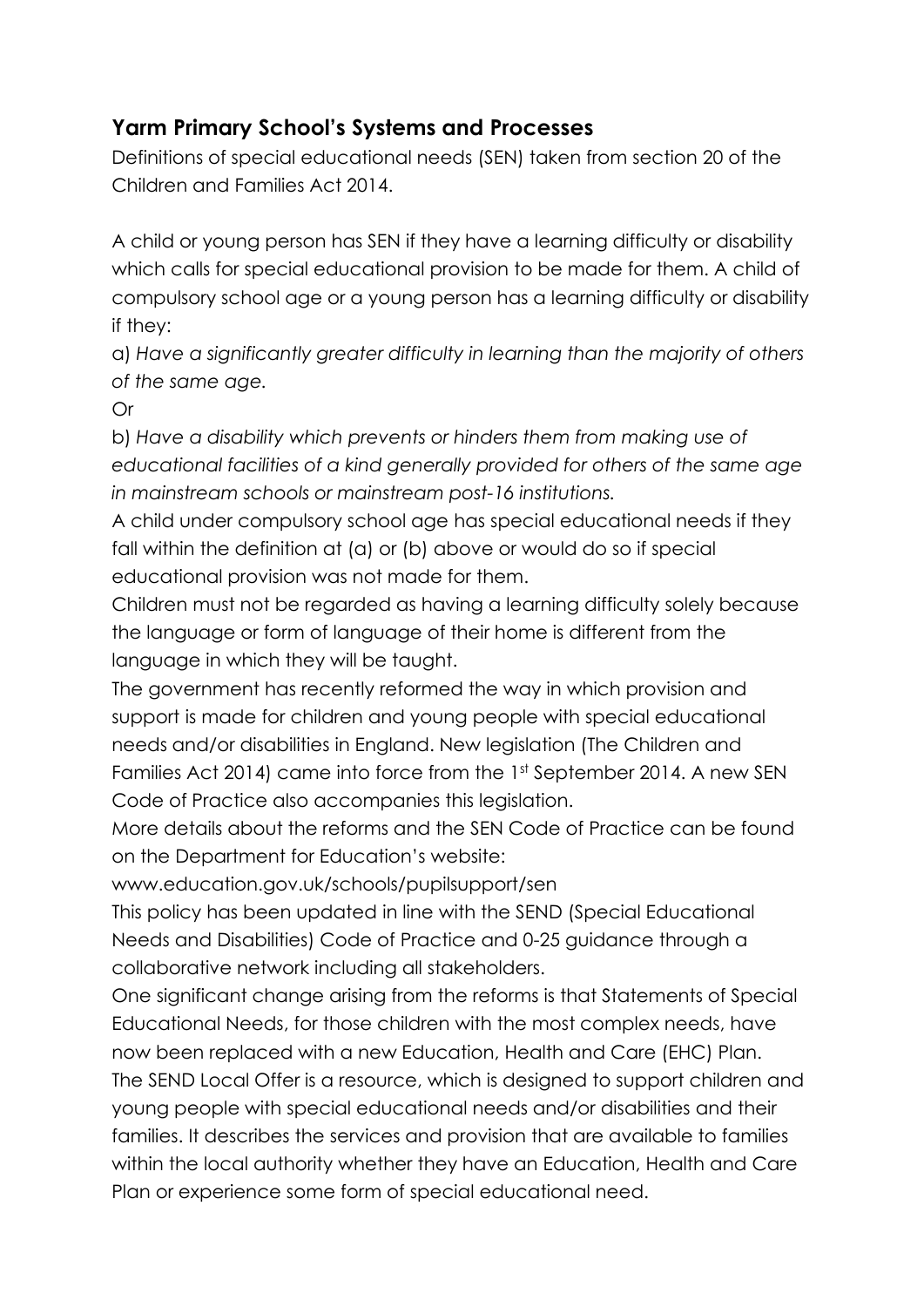## **Section 1 Aims & Objectives Aims**

We aim to provide every child with access to a broad and balanced education. This includes the National Curriculum in line with the Special Educational Needs Code of Practice.

We aim to raise the aspirations of and expectations for all pupils with SEN. We provide a focus on outcomes for children and not just provision/support. To personalise learning to ensure our children get the support that is specific to their individual needs.

#### **Objectives**

• Monitor the progress of all pupils in order to aid the identification of pupils with SEN. Continuous monitoring of those pupils with SEN by their teachers and through a graduated response and regular cohort performance reviews will help to ensure that they are able to reach their full potential.

• Staff members seek to identify the needs of pupils with SEN as early as possible. This is most effectively done by gathering information from parents, education, health and care services and early year's settings prior to the child's entry into the school.

• Make appropriate provision to overcome all barriers to learning and ensure pupils with SEN have full access to the National Curriculum. This will be co-ordinated by the SENCo and Principal and will be carefully monitored and regularly reviewed in order to ensure that individual targets are being met and all pupils' needs are catered for.

• Work with parents to gain a better understanding of their child and involve them in all stages of their child's education. This includes supporting them in terms of understanding SEN procedures and practices and providing regular feedback on their child's progress.

• Work with and in support of outside agencies when the school alone cannot meet the pupils' needs. These services include Specialist Advisory Service, Educational Psychology Service, Speech and Language Therapy, Education service for visually and Hearing Impaired, Young Minds Matter & Academy network of SENCOs.

• Create a school ethos where pupils can contribute to their own learning. This means encouraging relationships with adults in school where pupils feel safe to voice their opinions of their own needs. Pupil participation is encouraged through school by wider opportunities such as pupil council, residential visits, sports teams, and posts of responsibility around school such as our dedicated team of Pupil Champions.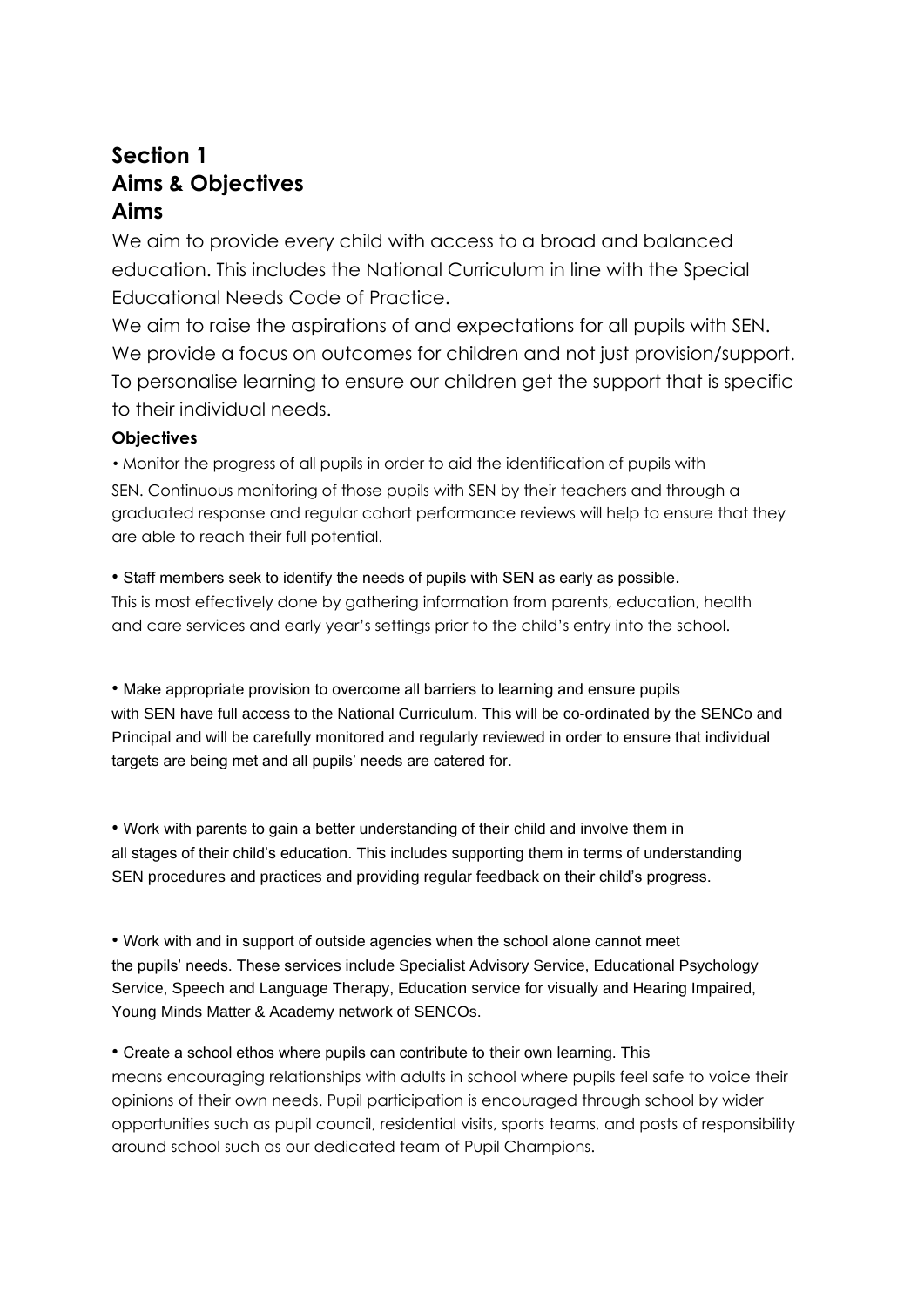## **Section 2 Responsibility for the Inclusion of pupils with SEN and coordination of SEN provision**

• The person responsible for overseeing the schools policy for inclusion and the provision for children with SEN is Mrs Jill Wood, (Principal)

• The person coordinating the day-to-day provision of education for pupils with SEN is Mrs Jayne Barber [SENCO (Special Educational Needs Co Ordinator)]

- •Jill wood (Principal), Jayne Barber & Vicki Hughes(Vice Principals) are the designated safeguarding leads with responsibility for Safeguarding.
- •Jill Wood is the designated teacher for Looked after children (LAC).
- The school curriculum is regularly reviewed to ensure that it promotes the inclusion of all pupils. This includes learning beyond the classroom.

# **Section 3 Arrangements for coordinating SEN provision**

The SENCO will hold details of all SEN records for individual pupils and have overall responsibility for maintaining and updating documents for SEN. All staff can access:

- The Yarm Primary SEN Policy;
- A copy of the full SEN Register.
- Guidance on identification of SEN in the Code of Practice
- Information on individual pupils' special educational needs, including pupil profiles,

targets set and copies of their 'plan, do, review' documentation.

• Practical advice, teaching strategies, and information about types of special educational needs and disabilities

All members of staff involved with a particular child will have complete and up-todate information about their special needs.

This policy is made accessible to all staff and parents in order to aid the effective coordination.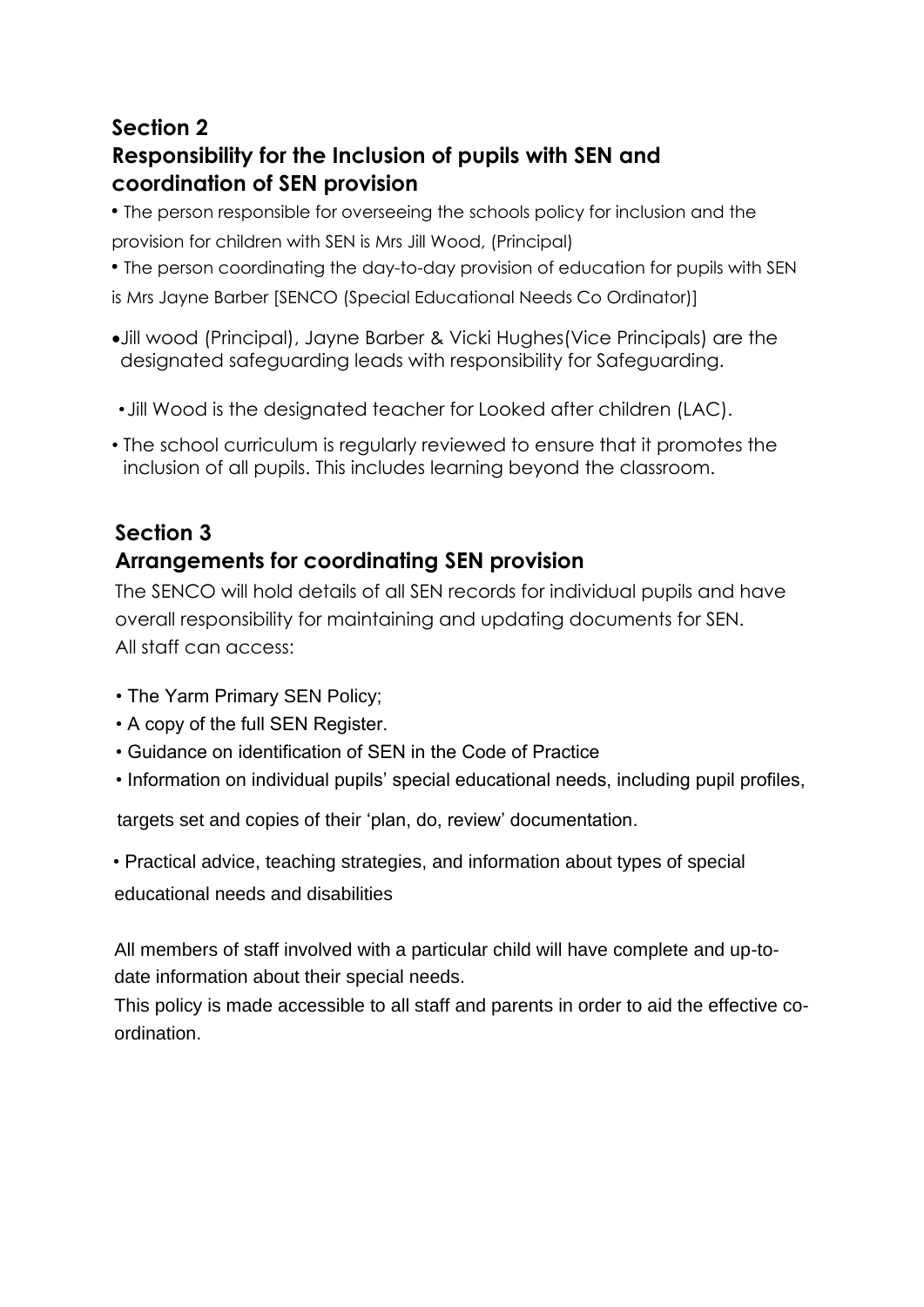# **Section 4 Admission arrangements**

Please refer to the information contained in our school Admission Policy. The admission arrangements for all pupils are in accordance with national legislation, including the Equality Act 2010. This includes children with any level of SEN; those with Education, Health and Care Plans and those without.

# **Section 5 Specialist SEN provision**

We are committed to whole school inclusion. In our school we support children with a range of special educational needs. We will seek specialist SEN provision and training from SEN services where necessary.

# **Section 6 Facilities for pupils with SEN**

The School complies with all relevant accessibility requirements; please see the school accessibility plan for more details.

# **Section 7 Allocation of resources for pupils with SEN**

Some pupils with SEND may access additional funding via High Needs Funding Panel. Additional funding will be provided for those children and young people requiring specialist educational provision which is over and above an expected level of provision.

It would then be the responsibility of the SENCO and senior leadership team to agree how the allocation of resources is used.

# **Section 8**

## **Identifying special educational needs**

See definition of Special Educational Needs at start of policy.

At Yarm Primary School we identify the needs of the whole child, which may include not just the special educational needs of the child or young person. Children's SEN are generally thought of in the following four broad areas of need and support –

## **Communication and interaction**

Children and young people with speech, language, and communication needs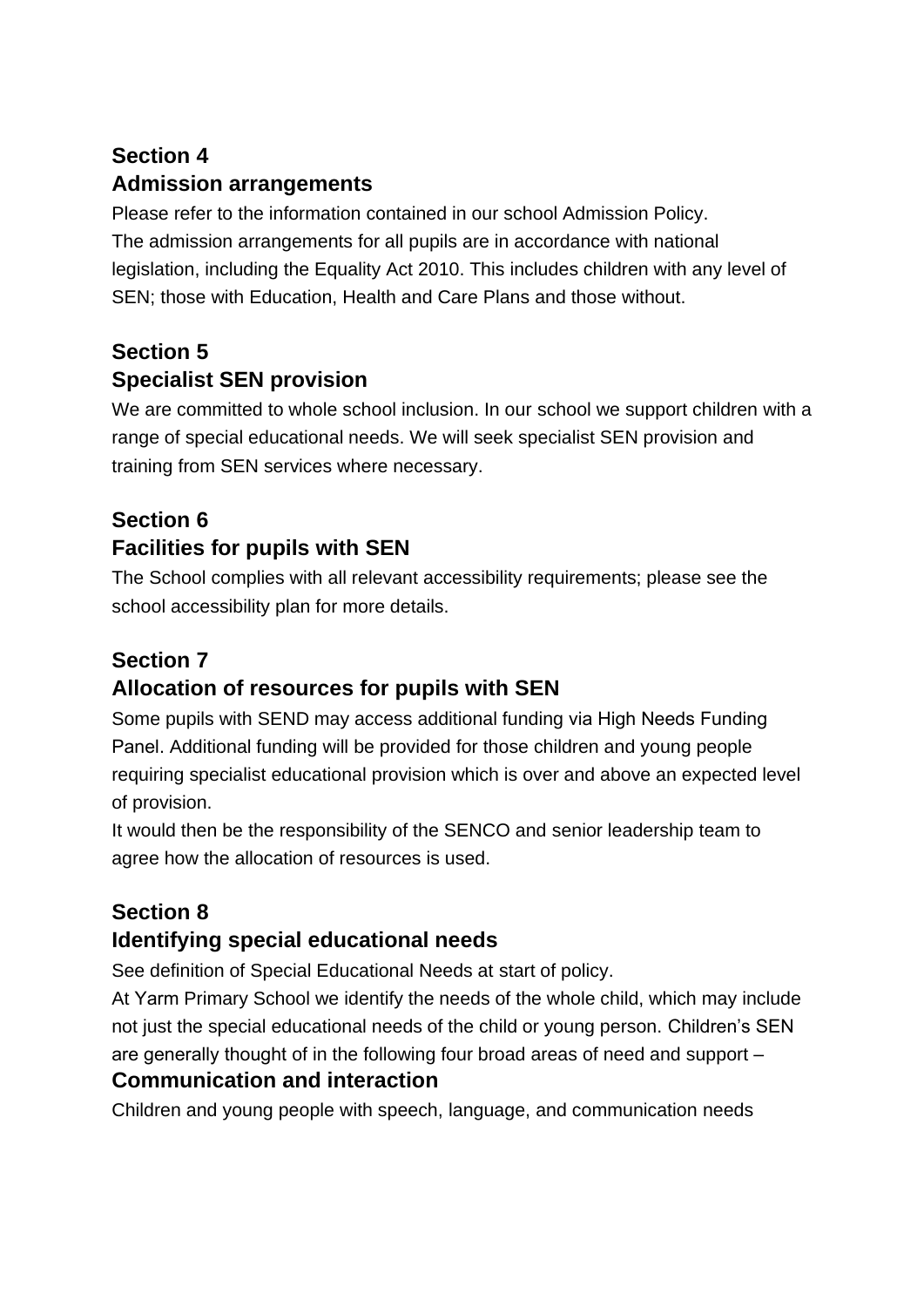(SLCN) have difficulty in communicating with others. This may be because they have difficulty saying what they want to, understanding what is being said to them or they do not understand or use social rules of communication.

Children and young people with ASD, including Asperger's Syndrome and Autism, are likely to have particular difficulties with social interaction. They may also experience difficulties with language, communication, and imagination, which can impact on how they relate to others.

### **Cognition and learning**

Support for learning difficulties may be required when children and young people learn at a slower pace than their peers, even with appropriate differentiation. Learning difficulties cover a wide range of needs.

Specific learning difficulties (SpLD), affect one or more specific aspects of learning. This encompasses a range of conditions such as dyslexia, dyscalculia, and dyspraxia.

#### **Social, emotional, and mental health difficulties**

Children and young people may experience a wide range of social and emotional difficulties which can manifest themselves in many ways. These may include becoming withdrawn or isolated, as well as displaying challenging, disruptive, or disturbing behaviour.

Other children and young people may have disorders such as attention deficit disorder, attention deficit hyperactive disorder or attachment disorder.

#### **Sensory and/or physical needs**

Some children and young people require special educational provision because they have a disability which prevents or hinders them from making use of the educational facilities generally provided. These difficulties can be age related and may fluctuate over time. Many children and young people with vision impairment (VI), hearing impairment (HI) or a multi-sensory impairment (MSI) will require specialist support and/or equipment to access their learning.

Some children and young people with a physical disability (PD) require additional ongoing support and equipment to access all the opportunities available to their peers.

The Code of Practice suggests that pupils are only identified as having SEN if they do not make adequate progress once they have had all the

interventions/adjustments and good quality personalised teaching.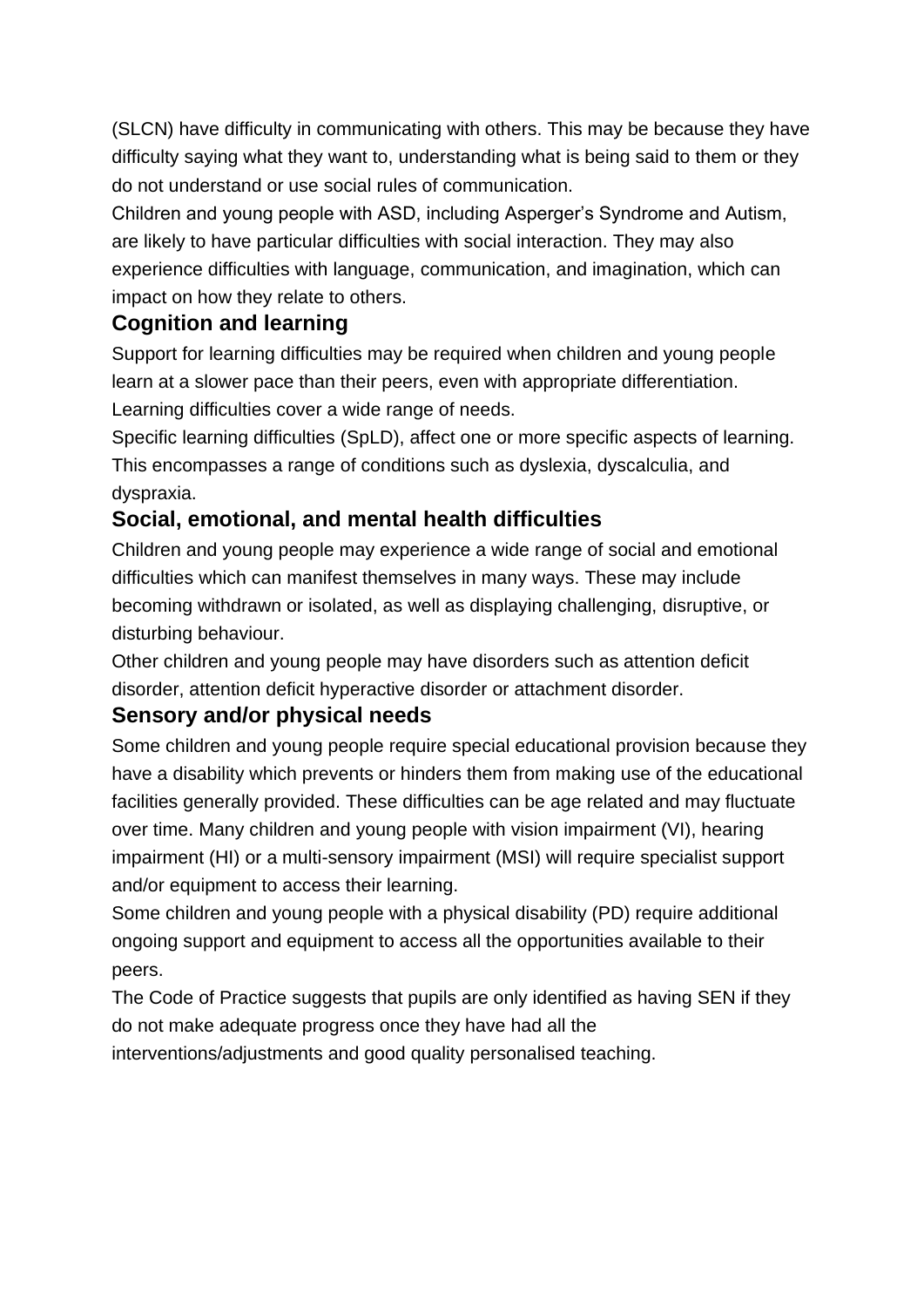When considering whether a child is SEN or not, it is important to rule out other possible reasons why a child may not be making the expected progress or attainment. For example, a child is not necessarily SEN if the following situations, listed below, apply;

- Disability
- Attendance & Punctuation
- Health & Welfare
- EAL
- Being in receipt of Pupil Premium Grant
- Being a Looked After Child
- Being a child of a servicemember

## **SEN identification in the early years**

We, at Yarm Primary believe that it is particularly important in the early years to identify children who have special educational needs so that there is no delay in making any necessary special educational provision. Delay at this stage can give rise to learning difficulties and subsequently to loss of self-esteem, frustration in learning and to behaviour difficulties. Early action to address identified needs is critical to the future development and outcomes that are essential in ensuring that a child makes appropriate progress.

## **A graduated approach:**

Quality First Teaching – teachers are responsible and accountable for the progress and development of the pupils in their class, including where pupils access support from teaching assistants or specialist staff. High quality teaching, differentiated for individual pupils is the first step in responding to pupils who may have SEN.

a) Any pupils who are falling significantly outside of the range of expected academic achievement in line with predicted performance indicators will be monitored through regular, half termly cohort performance reviews.

b) Once a pupil has been identified as possibly having SEN staff will closely monitor them in order to gauge their level of learning and possible difficulties.

c) Through the use of a provision map a child's class teacher will take steps to provide specific learning opportunities that will aid the pupil's academic progression and enable the teacher to better understand the provision and teaching style that needs to be applied.

d) The SENCO will be consulted as needed for support and advise and it may be deemed necessary for specific guidance and training for the class teaching team whose skills need developing further to meet a child's particular needs.

e) It may be considered necessary to observe the pupil in class and carry out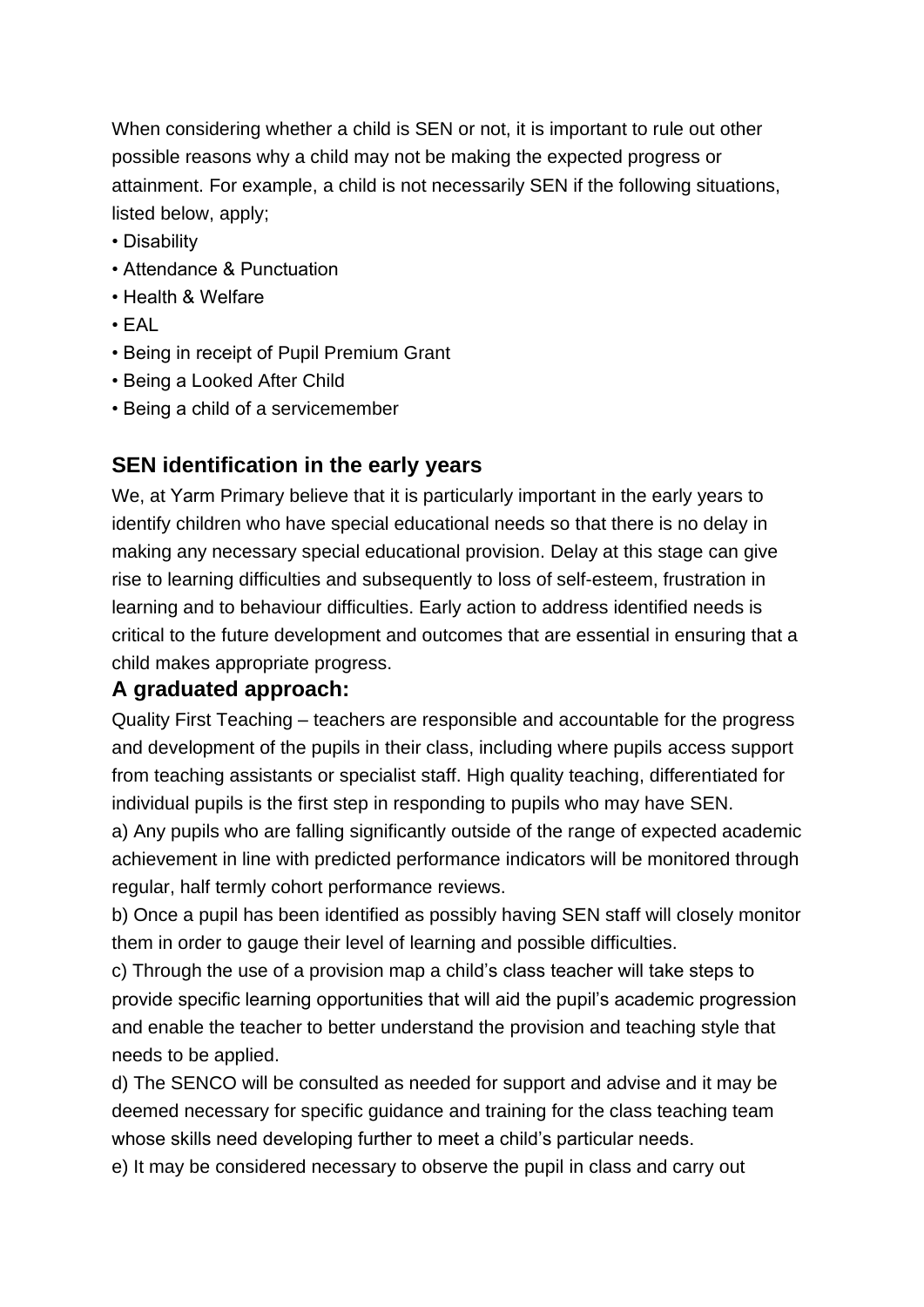relevant assessments.

f) Through (b) and (d) it can be determined what type of provision the child will need going forward.

g) Once the child has been recognised as not progressing in line with expectation they may also be timetabled for intervention groups that are short and impact measured and are specifically targeted at areas of need. This may take place within class or beyond.

h) If a pupil has recently been removed from the SEN register, they may also fall into this category as continued monitoring will be necessary.

i) Parents will be informed fully of every stage of their child's development and the circumstances under which they are being monitored. They are encouraged to share information and knowledge with the school.

j) The school highlights the child, as being under observation due to concern by parent or teacher but this does not automatically place the child on the school's SEN register. Any concerns will be discussed with parents informally or during parent's evenings.

k) On occasions it may also be necessary to carry out other methods of identifying a child's needs including the use of a Solution focused Circle, Person Centred Planning or joint observations focusing on how the child manages different aspects of the learning experience including task, environment, peers & adults.

l) Whether the child is on the School's SEN register or not, a monitoring cycle will take place which will be used to identify what the core problem(s) is and plan an appropriate strategy, taking into account how the child learns the best. Then carry out the plan and review how it's working. This is an ongoing cycle to enable the provision to be refined and revised as the understanding of the needs of the pupil grows. This cycle enables the identification of those interventions which are the most effective in supporting the pupil to achieve good progress and outcomes.

#### **Assess**

This involves clearly analysing the pupil's needs using the class teacher's assessment and experience of working with the pupil, details of previous progress and attainment, comparisons with peers and national data, as well as the views and experience of parents. The pupil's views and where relevant, advice from external support services will also be considered. Any parental concerns will be noted and compared with the school's information and assessment data on how the pupil is progressing.

This analysis will require regular review to ensure that support and intervention is matched to need, that barriers to learning are clearly identified and being overcome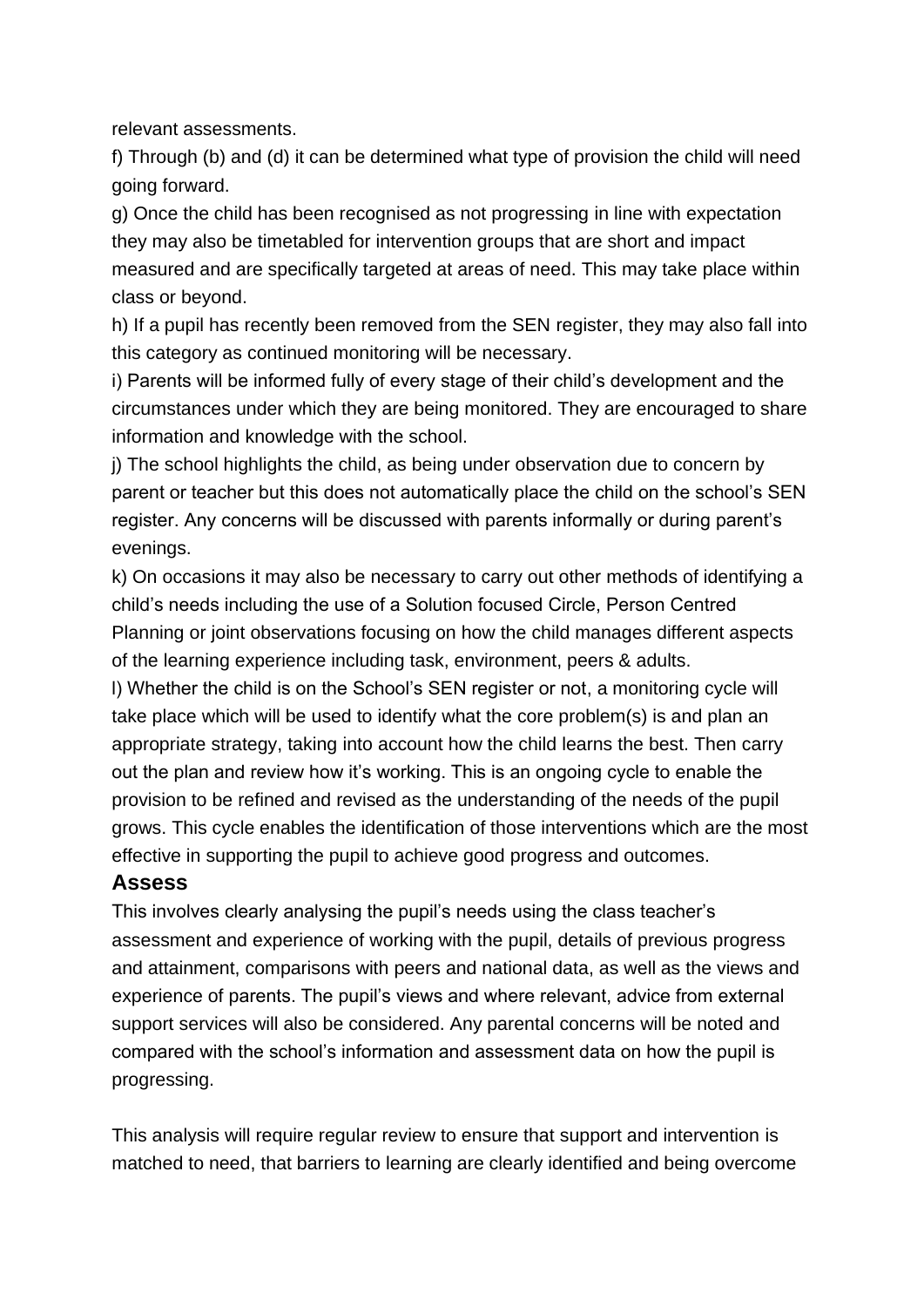and that the interventions being used are developing and evolving as required. Where external support staff are already involved their work will help inform the assessment of need. Where they are not involved, they may be contacted, if this is felt to be appropriate, following discussion and agreement from parents.

#### **Plan**

Planning will involve consultation between the teacher, SENCO, and parents to agree the adjustments, interventions and support that are required; the impact on progress, development and or behaviour that is expected and a clear date for review. Parental involvement will be sought, where appropriate, to reinforce or contribute to progress at home.

All those working with the pupil, including support staff will be informed of their individual needs, the support that is being provided, any particular teaching strategies/approaches that are being deployed and the outcomes that are being sought.

#### **Do**

The class teacher remains responsible for working with the child on a day-to-day basis. They will retain responsibility even where the interventions may involve group or one-to-one teaching away from the main class teacher. They will work closely with teaching assistants and higher-level teaching assistants to plan and assess the impact of support and interventions and links with classroom teaching. Support with further assessment of the pupil's strengths and weaknesses, problem solving and advising of the implementation of effective support will be provided by the SENCO. **Review**

Reviews of a child's progress will be made regularly. The review process will evaluate the impact and quality of the support and interventions. It will also take account of the views of the pupil and their parents. The class teacher, in conjunction with the SENCO will revise the support and outcomes based on the pupil's progress and development making any necessary amendments going forward, in consultation with parents and the pupil.

## **Section 9**

## **SEN Support/Managing Pupils needs on the SEN register**

Where it is determined that a pupil does have SEN, parents will be formally advised of this decision and the child will be added to the school's SEN register. The aim of formally identifying a pupil with SEN is to help school ensure that effective provision is put in place and so remove barriers to learning.

Special educational provision will be matched to the child's identified SEN.

A child on the SEN register will continue to have a provision map that outlines what strategies are to be deployed. This is an ongoing document that illustrates clearly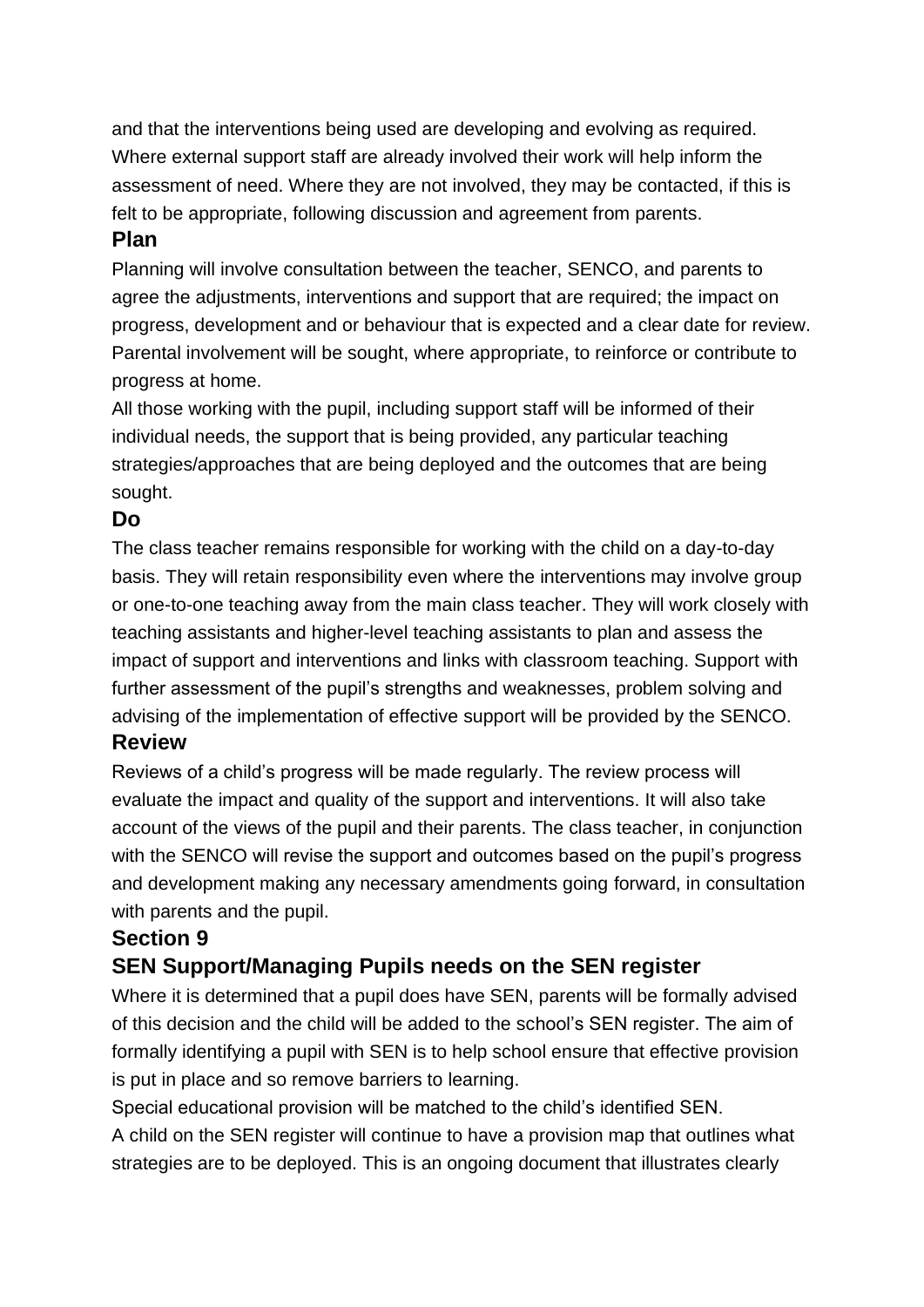what works best in meeting the needs of a particular child. If a strategy proves successful, then that will be favoured. However, the Review element of the Assess, Plan, Do, Review cycle will be carried out regularly through school assessment and monitoring procedures and with the SENCO at regular individual child reviews. Through regular review sessions with the SENCO, Class teacher, Teaching assistants and parents, the child will also have an Personalised Learning Plan as part of graduated approach which will clearly show the relevant, specific, short, and measurable targets that they need to achieve to progress according to their specific needs. Parents receive a copy of the Personalised Learning Plan.

If the school alone is unable to fully meet the needs of a child then the SENCO will, with the consent of the parents, engage with outside agencies to better meet the child's needs. The SENCO will be responsible for referring a child to other services and they will in the first instance liaise with them in order to consider the best course of action. This may include capacity building within school; assessments of the child to better identify need or a combination of approaches. Parents will always be invited to attend where appropriate and notified of any outcomes. Any costs accrued will be met through school budget if the school deemed the involvement of any outside agency necessary to meet the needs of individuals.

Sharing knowledge and information with our support services is key to the effective and successful SEN provision within our school. Any one of the support services may raise concerns about a pupil. This will then be brought to the attention of the SENCO who will then inform the child's parents.

Yarm Primary SEN Information Report, which can be found on the school's website, clearly outlines resources available to a child having been identified as needing extra support whether they are on the register or having been monitored with a view to being placed on the school's SEN register.

#### **Section 10**

#### **Referral for an Education, Health and Care Plan**

If a child has lifelong or significant difficulties, they may undergo a Statutory Assessment Process, which is usually requested by the school but can be requested by a parent. This will occur where the complexity of need or a lack of clarity around the needs of the child are such that a multi-agency approach to assessing that need, to planning provision and identifying resources, is required.

The decision to make a referral for an Education, Health and Care Plan will be taken at a progress review.

The application for an Education, Health and Care Plans will combine information from a variety of sources including:

• Parents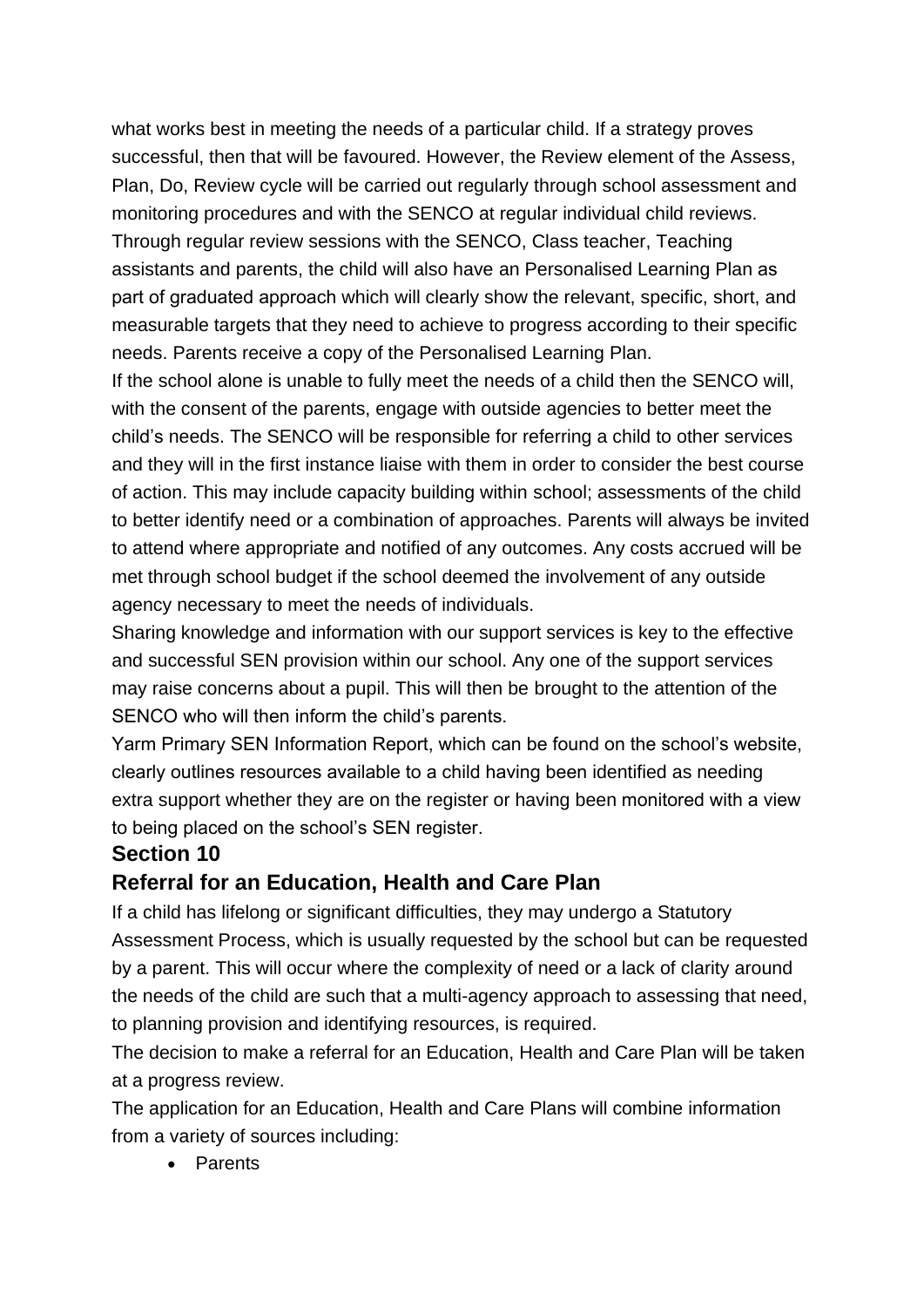- Teachers
- SENCO
- Social Care
- Health professionals

Following a request for assessment the local authority must determine whether a statutory education, health and care assessment is necessary, make a decision, and communicate its decision to the child's parent or young person.

Parents have the right to appeal against a decision not to initiate a statutory assessment leading to an EHC Plan.

If the local authority agree to make a statutory assessment, information will be gathered relating to the current provision provided, action points that have been taken, and the preliminary outcomes of targets set. A decision will be made by a group of people from education, health, and social care about whether or not the child is eligible for an EHC Plan.

If an EHC Plan is to be provided by the local authority, the school and the child's parents will be involved in developing and producing the plan.

Parents have the right to appeal against the content of the EHC Plan. They may also appeal against the school named in the Plan if it differs from their preferred choice. Once the EHC Plan has been completed and agreed, it will be kept as part of the pupil's formal record and reviewed at least annually by staff, parents, and the pupil. The annual review enables provision for the pupil to be evaluated and, where appropriate, for changes to be put in place.

Section 11

Access to the curriculum, information, and associated services Pupils with SEN will be given access to the curriculum through the specialist SEN provision provided by the school as is necessary, as far as possible, taking into account the wishes of their parents and the needs of the individual.

Every effort will be made to educate pupils with SEN alongside their peers in a mainstream classroom setting. Where this is not possible, the SENCO will consult with the child's parents for other flexible arrangements to be made.

Regular training and learning opportunities for staff on the subject of SEN and SEN teaching are provided both in school and across a collaboration of schools. Staff members are kept up to date with teaching methods, which will aid the progress of all pupils including those with SEN.

In class provision and support are deployed effectively to ensure the curriculum is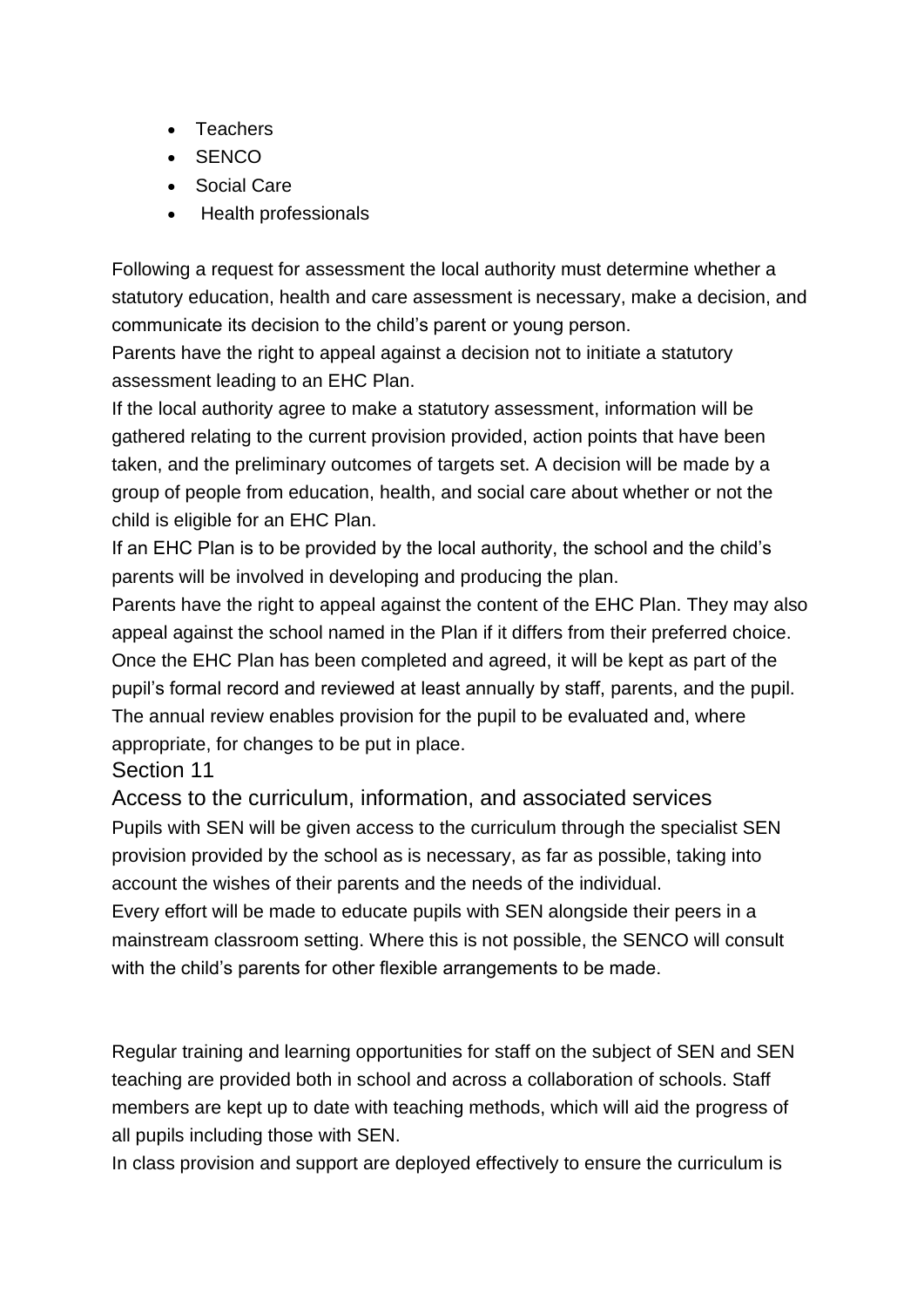differentiated where necessary. We make sure that individual or group support is available where it is felt pupils would benefit from this provision.

We set appropriate individual targets that motivate pupils to do their best and celebrating achievements at all levels.

Children with specific needs may require access arrangements for Statutory Assessment Tests (SATs). Access arrangements allow children additional arrangements to take part in the key stage 1 & 2 tests. The SENCo will gather relevant evidence to support the request and coordinate any such provision. **Section 12**

## **Evaluating the success of provision**

Evaluation and monitoring arrangements promote an active process of continual review and improvement of provision for all pupils. In order to make consistent continuous progress in relation to SEN provision the school encourages feedback from staff, parents, and pupils throughout the year. This is done in the form of discussions in parent progress reviews. A staff skills/knowledge audit is also carried out annually to identify any training needs. Pupils' views are sought regularly through one-to-one discussion.

Pupil progress will be monitored on a half termly basis in line with the SEN Code of Practice.

SEN provision and SEN interventions are recorded on the graduated approach paperwork. These are updated by class teachers and are monitored by the SENCO. These reflect information discussed at review meetings and are adapted following assessments. These interventions are monitored and evaluated regularly by the SENCO and information is fed back to the relevant staff and parents when appropriate. This helps to identify whether provision is effective.

## **Section 13**

## **Complaints procedure**

If a parent/Carer has any concerns or complaints regarding the care or welfare of their child, an appointment can be made by them to speak to the Principal or SENCO, who will be able to advise on formal procedures for complaint.

#### **Section 14**

## **In service training (CPD)**

We aim to keep all school staff up to date with relevant training and developments in teaching practice in relation to the needs of pupils with SEN.

The SENCo attends relevant SEN courses/training, Collaborative group meeting, Enquire Learning Trust and local authority network meetings and facilitates/signposts relevant SEN focused external training opportunities for all staff.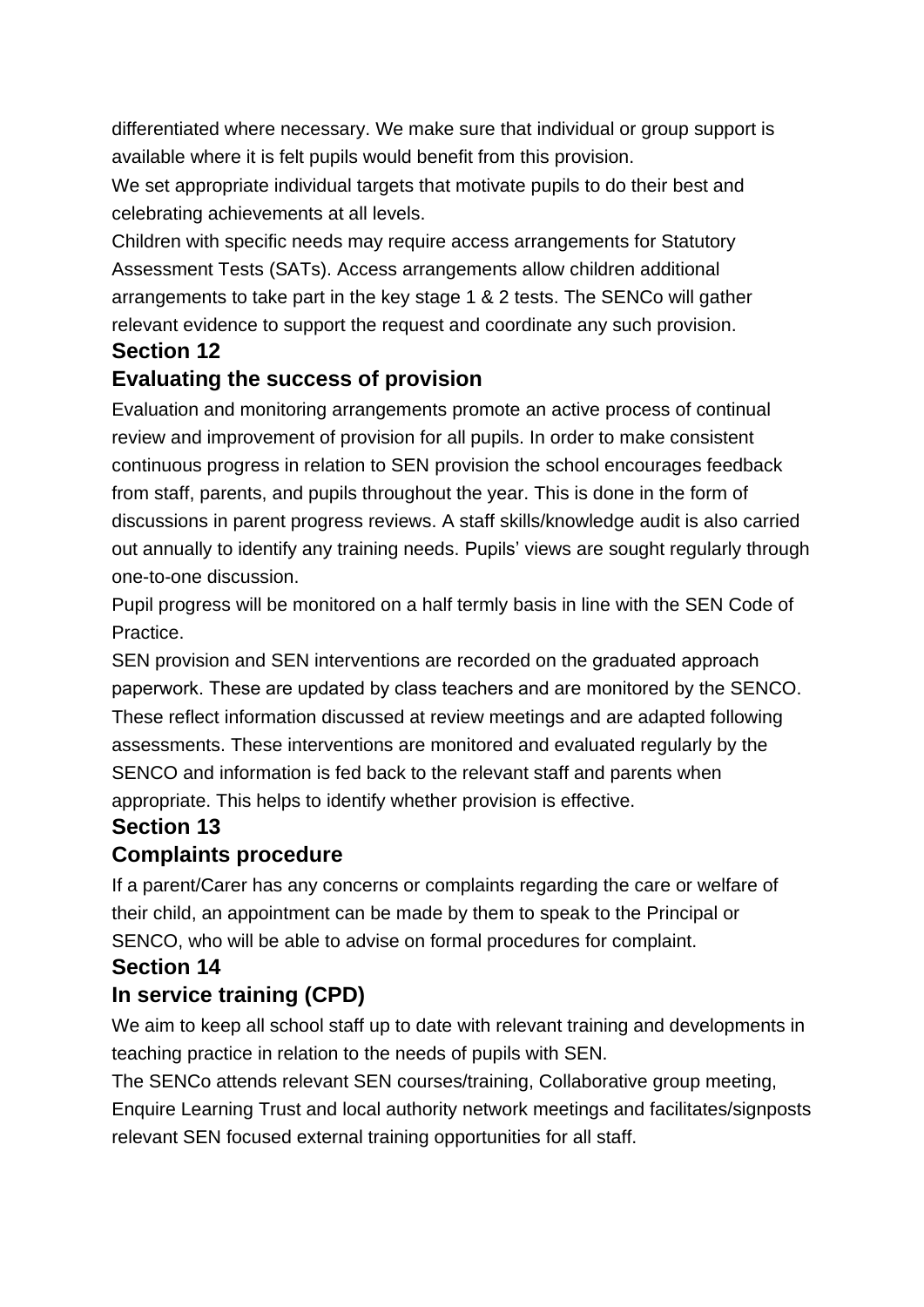At Yarm Primary we recognise the need to train all our staff on SEN issues and we have funding available to support this professional development. The SENCO, with the senior leadership team, ensures that training opportunities are matched to school development priorities and those identified through the use of performance management (see Section 12).

All teachers and support staff undertake induction on taking up a post and this includes a meeting with the SENCO to explain the systems and structures in place around the school's SEN provision and practice and to discuss the needs of individual children.

#### **Section 15**

## **Working in partnerships with parents**

Yarm Primary believes that a close working relationship with parents is vital in order to ensure

. a) early and accurate identification and assessment of SEN leading to appropriate intervention and provision

. b) continuing social and academic progress of children with SEN

. c) personal and academic targets are set and met effectively

If an assessment or referral indicates that a pupil has additional learning needs the parents and the pupil will always be consulted with regards to future provision. Parents are invited to attend meetings with external agencies regarding their child and are kept up to date and consulted on any points of action drawn up in regards to the provision for their child.

At Yarm Primary Academy we have a very experienced pastoral team who is available throughout the school day to meet with parents, support and listen to their concerns and signpost to relevant agencies where necessary.

The SENCo and pastoral team will help parents and children through all transition points, helping them choose schools that are right for their particular needs and where necessary coordinate visits and meetings. There is also a transition package for all new children to ensure early identification of any special educational needs or disabilities.

The SENCO will also signpost parents of pupils with SEN to SENDIASS (*Special Educational Needs and Disabilities Information Advice and Support Services)* where specific advice, guidance and support can be given.

## **Section 16 Links with other schools**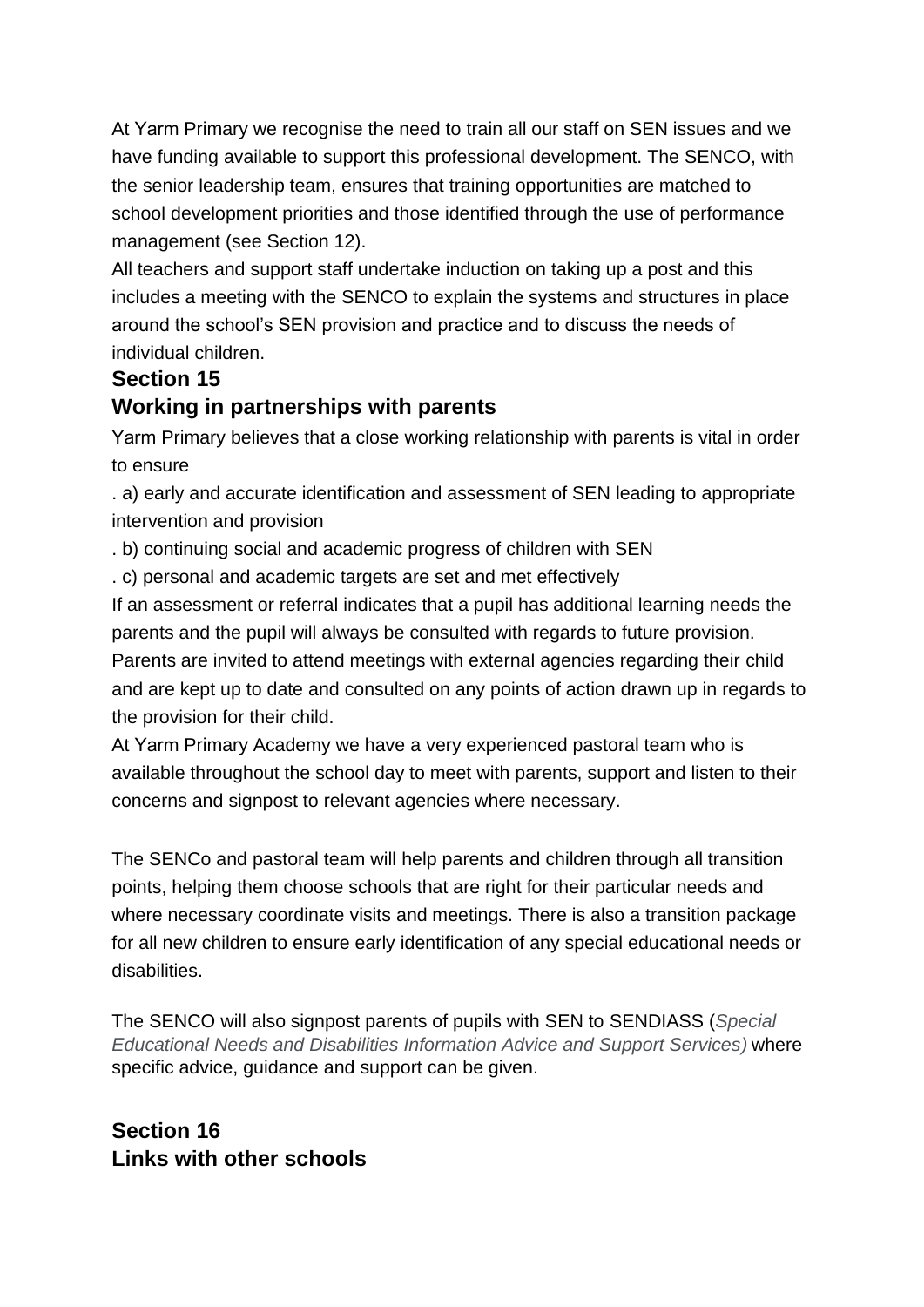The school works in partnership with the other schools in the local area and those within the Enquire working Trust regularly. This enables the schools to build a bank of joint resources and to share advice, training and development activities and expertise.

# **Section 17**

# **Links with other agencies and voluntary organisations**

Yarm Primary Academy invites and seeks advice and support from external agencies in the identification and assessment of, and provision for, SEN. The SENCo is the designated person responsible for liaising with the following:

- Applied Psychologies
- Children's Services
- Speech and Language Service (Class teacher also liaises)
- Specialist Advisory Support Service
- Hearing and Visually Impaired service
- Health Professionals

## **Section 18 Supporting Children with Medical Conditions**

Yarm Primary recognises that children at school with medical conditions should be properly supported so that they have full access to education, including school trips and physical education. Some children with medical conditions may be disabled and where this is the case the school will comply with its duties under the Equality Act 2010.

Some children may also have SEN and may have or an EHC Plan which brings together their educational provision and health and social care needs.

#### **Section 19 Bullying**

The school takes the issue of bullying seriously and all staff actively support the School's Positive Behaviour and Anti Bullying Policies.

The school's response to bullying, including mitigating risks of bullying of vulnerable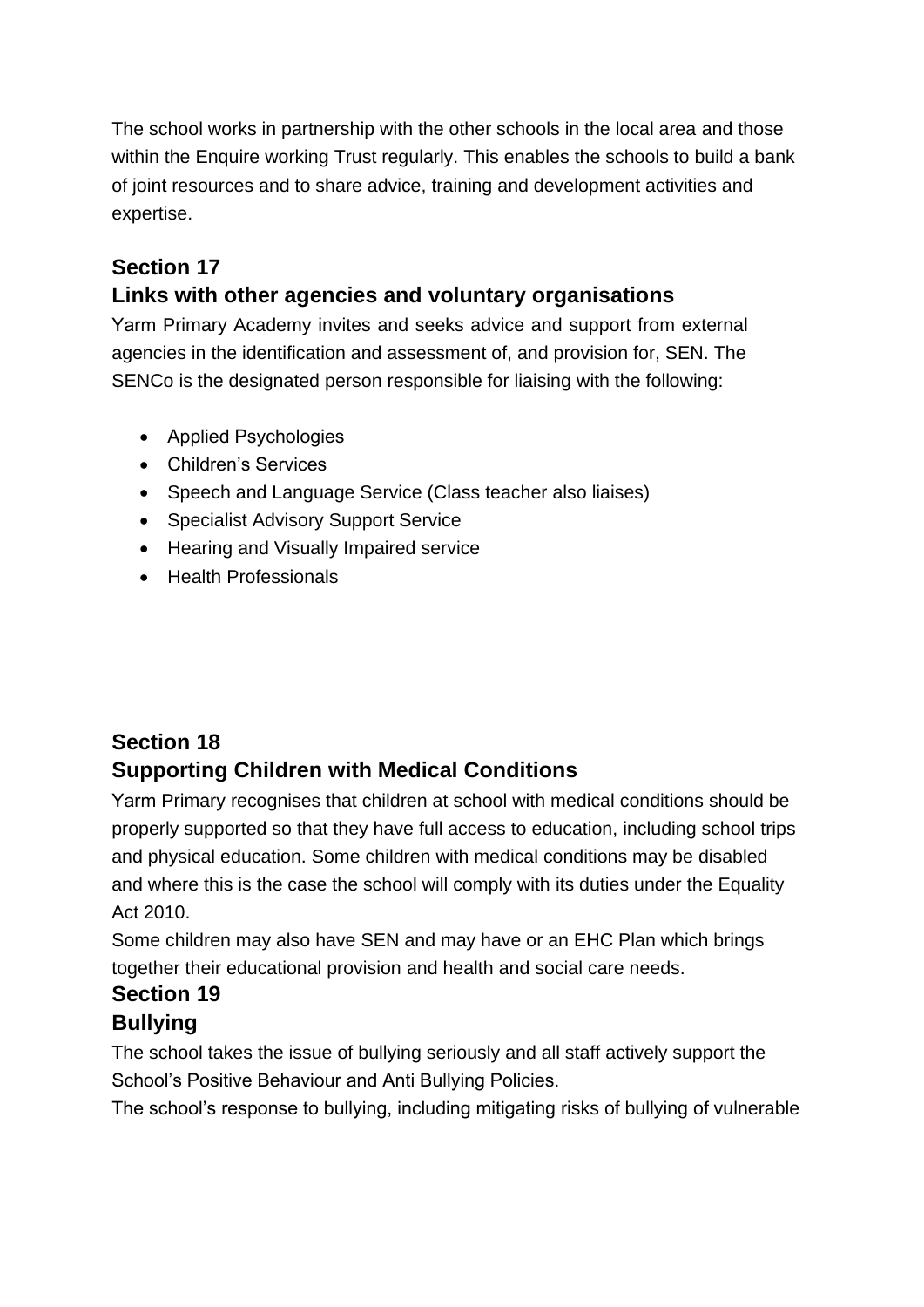learners is covered in the School's Anti Bullying Policy which can be accessed on the school's website.

From time to time, parents and teachers become aware that a child has suffered intimidation by another child or a group of children. At Yarm Primary, we have 'zero tolerance' to bullying and we will act immediately to stop it.

We have a number of strategies in place that we believe reduces the chances of a child being bullied at the school. These strategies also help to combat bullying which will support victims and deal with the perpetrators.

Pupils are taught to respect each other and consider the needs of others. Assemblies, and a comprehensive PSCHE curriculum addressing areas around respecting each other and issues such as bullying. The playground area is

supervised by members of staff who are employed to support the safety of vulnerable pupils who go outside at lunch time.

Parents/carers of pupils with SEN are aware that they can report any issues with regard to bullying.